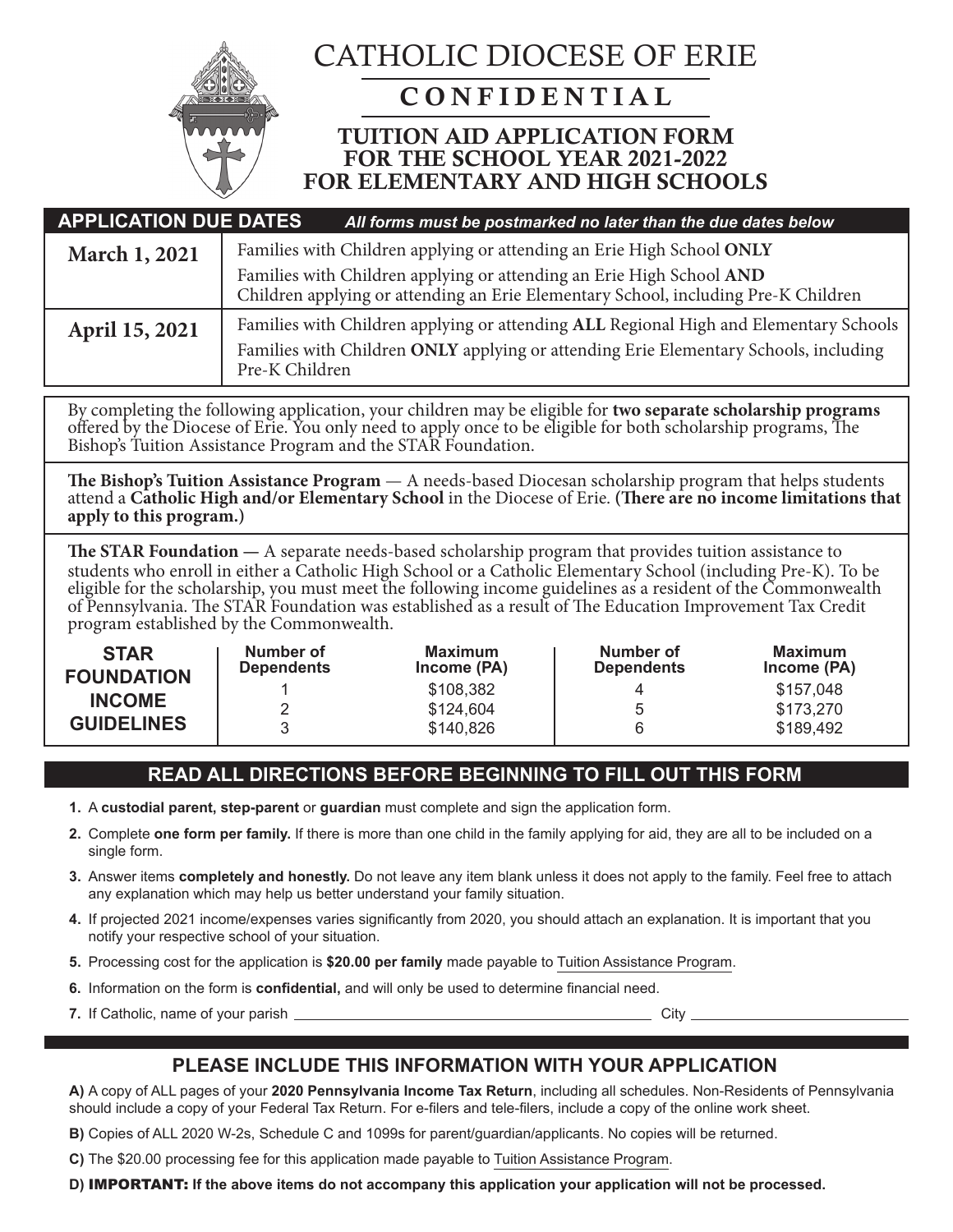|                                                                     | 8. STUDENT AID FORM 2021-2022                                                                                                                                                                                           |                                                                        |     |                                     |                                     |      |                                  |             |               |                                             |              |                                            |                                              |
|---------------------------------------------------------------------|-------------------------------------------------------------------------------------------------------------------------------------------------------------------------------------------------------------------------|------------------------------------------------------------------------|-----|-------------------------------------|-------------------------------------|------|----------------------------------|-------------|---------------|---------------------------------------------|--------------|--------------------------------------------|----------------------------------------------|
| <b>CIRCLE</b><br>ONE                                                | <b>FATHER</b>                                                                                                                                                                                                           | <b>STEP-FATHER</b>                                                     |     | <b>GUARDIAN</b>                     |                                     |      | <b>CIRCLE</b><br>ONE             |             | <b>MOTHER</b> | <b>STEP-MOTHER</b>                          |              | <b>GUARDIAN</b>                            |                                              |
|                                                                     | SOCIAL SECURITY NO.                                                                                                                                                                                                     |                                                                        |     |                                     |                                     |      | SOCIAL SECURITY NO.              |             |               |                                             |              |                                            |                                              |
| <b>NAME</b>                                                         |                                                                                                                                                                                                                         |                                                                        |     |                                     | <b>AGE</b>                          |      | <b>NAME</b>                      |             |               |                                             |              | AGE                                        |                                              |
| <b>HOME</b><br><b>ADDRESS</b>                                       |                                                                                                                                                                                                                         |                                                                        |     |                                     |                                     |      | <b>HOME</b><br><b>ADDRESS</b>    |             |               |                                             |              |                                            |                                              |
| <b>CITY</b>                                                         |                                                                                                                                                                                                                         |                                                                        |     | <b>STATE</b>                        | ZIP                                 |      | <b>CITY</b>                      |             |               |                                             | <b>STATE</b> | ZIP                                        |                                              |
|                                                                     | <b>EMPLOYED BY</b>                                                                                                                                                                                                      |                                                                        |     |                                     | <b>YEARS</b><br>WITH<br><b>FIRM</b> |      | <b>EMPLOYED BY</b>               |             |               |                                             |              | <b>YEARS</b><br><b>WITH</b><br><b>FIRM</b> |                                              |
|                                                                     | NUMBER OF PERSONS RESIDING IN YOUR<br>HOUSEHOLD FOR THE 2020-2021 SCHOOL YEAR                                                                                                                                           |                                                                        |     |                                     | <b>PARENTS / GUARDIANS (</b>        |      | ) OTHER (                        |             | ) CHILDREN (  | $\lambda$                                   |              |                                            |                                              |
|                                                                     | 9. DEPENDENTS - LIST ALL DEPENDENTS                                                                                                                                                                                     |                                                                        |     |                                     |                                     |      |                                  |             |               |                                             |              |                                            |                                              |
|                                                                     | <b>CHILD'S</b><br><b>LAST NAME</b>                                                                                                                                                                                      |                                                                        |     | <b>CHILD'S</b><br><b>FIRST NAME</b> |                                     | M.I. | <b>DATE OF</b><br><b>BIRTH</b>   | S<br>Е<br>X |               | NAME OF SCHOOL FOR 2021-2022<br><b>CITY</b> |              | SCHOOL<br>CODE<br>SEE<br>LAST PAGE         | <b>GRADE</b><br>LEVEL<br><b>FALL</b><br>2021 |
| 1.                                                                  |                                                                                                                                                                                                                         |                                                                        | SS# |                                     |                                     |      |                                  |             |               |                                             |              |                                            |                                              |
| 2.                                                                  |                                                                                                                                                                                                                         |                                                                        | SS# |                                     |                                     |      |                                  |             |               |                                             |              |                                            |                                              |
| 3.                                                                  |                                                                                                                                                                                                                         |                                                                        | SS# |                                     |                                     |      |                                  |             |               |                                             |              |                                            |                                              |
| 4.                                                                  |                                                                                                                                                                                                                         |                                                                        | SS# |                                     |                                     |      |                                  |             |               |                                             |              |                                            |                                              |
| 5.                                                                  |                                                                                                                                                                                                                         |                                                                        | SS# |                                     |                                     |      |                                  |             |               |                                             |              |                                            |                                              |
|                                                                     | Are any of the above listed children attending Catholic Schools identified as Special Needs students?<br>If yes, enclose a copy of the Individual Education Plan (IEP) or other verification as provided by the school. |                                                                        |     |                                     |                                     |      |                                  |             |               |                                             |              | $\Box$ Yes                                 | $\square$ No                                 |
|                                                                     | <b>10. PENNSYLVANIA EARNED INCOME</b>                                                                                                                                                                                   |                                                                        |     |                                     |                                     |      |                                  |             |               |                                             |              |                                            |                                              |
|                                                                     |                                                                                                                                                                                                                         |                                                                        |     |                                     |                                     |      |                                  |             |               |                                             |              |                                            |                                              |
|                                                                     | Gross Pennsylvania Earned Income during 2020 - Applicants should attach a copy of their W-2s and PA 2020 income tax return<br>2020 ACTUAL                                                                               |                                                                        |     |                                     |                                     |      |                                  |             |               |                                             |              |                                            |                                              |
|                                                                     |                                                                                                                                                                                                                         |                                                                        |     |                                     |                                     |      |                                  |             |               |                                             | $$$ .00      |                                            |                                              |
|                                                                     |                                                                                                                                                                                                                         |                                                                        |     |                                     |                                     |      |                                  |             |               |                                             | $$$ .00      |                                            |                                              |
|                                                                     | Other persons contributing to household income:<br>RELATIONSHIP TO APPLICANT:                                                                                                                                           |                                                                        |     |                                     |                                     |      |                                  |             |               |                                             |              |                                            |                                              |
| <u> 1989 - Johann Stein, mars an deus Amerikaansk kommunister (</u> |                                                                                                                                                                                                                         |                                                                        |     |                                     |                                     |      | $$$ .00                          |             |               |                                             |              |                                            |                                              |
|                                                                     |                                                                                                                                                                                                                         |                                                                        |     |                                     |                                     |      | DO YOU OWN ANY OF THE FOLLOWING? |             |               |                                             |              |                                            |                                              |
|                                                                     |                                                                                                                                                                                                                         |                                                                        |     |                                     |                                     |      |                                  |             |               |                                             |              |                                            |                                              |
|                                                                     | $\Box$ Yes<br>$\square$ No<br><b>BUSINESS</b> - Attach Schedule C or C-EZ (Form 1040)<br>$\Box$ Yes<br>$\square$ No<br><b>FARM</b> - Attach Schedule F (Form 1040)                                                      |                                                                        |     |                                     |                                     |      |                                  |             |               |                                             |              |                                            |                                              |
|                                                                     | $\Box$ Yes                                                                                                                                                                                                              | $\square$ No<br><b>RENTAL PROPERTY</b> - Attach Schedule E (Form 1040) |     |                                     |                                     |      |                                  |             |               |                                             |              |                                            |                                              |
|                                                                     | $\Box$ Yes<br>$\square$ No<br>S CORPORATION - Attach Schedule E (Form 1040), Form 11205 and Schedule K-1                                                                                                                |                                                                        |     |                                     |                                     |      |                                  |             |               |                                             |              |                                            |                                              |
|                                                                     | $\Box$ Yes<br>$\square$ No<br>PARTNERSHIP - Attach Schedule E (Form 1040), Form 1065 and Schedule K-1                                                                                                                   |                                                                        |     |                                     |                                     |      |                                  |             |               |                                             |              |                                            |                                              |
|                                                                     |                                                                                                                                                                                                                         |                                                                        |     |                                     |                                     |      |                                  |             |               |                                             |              |                                            |                                              |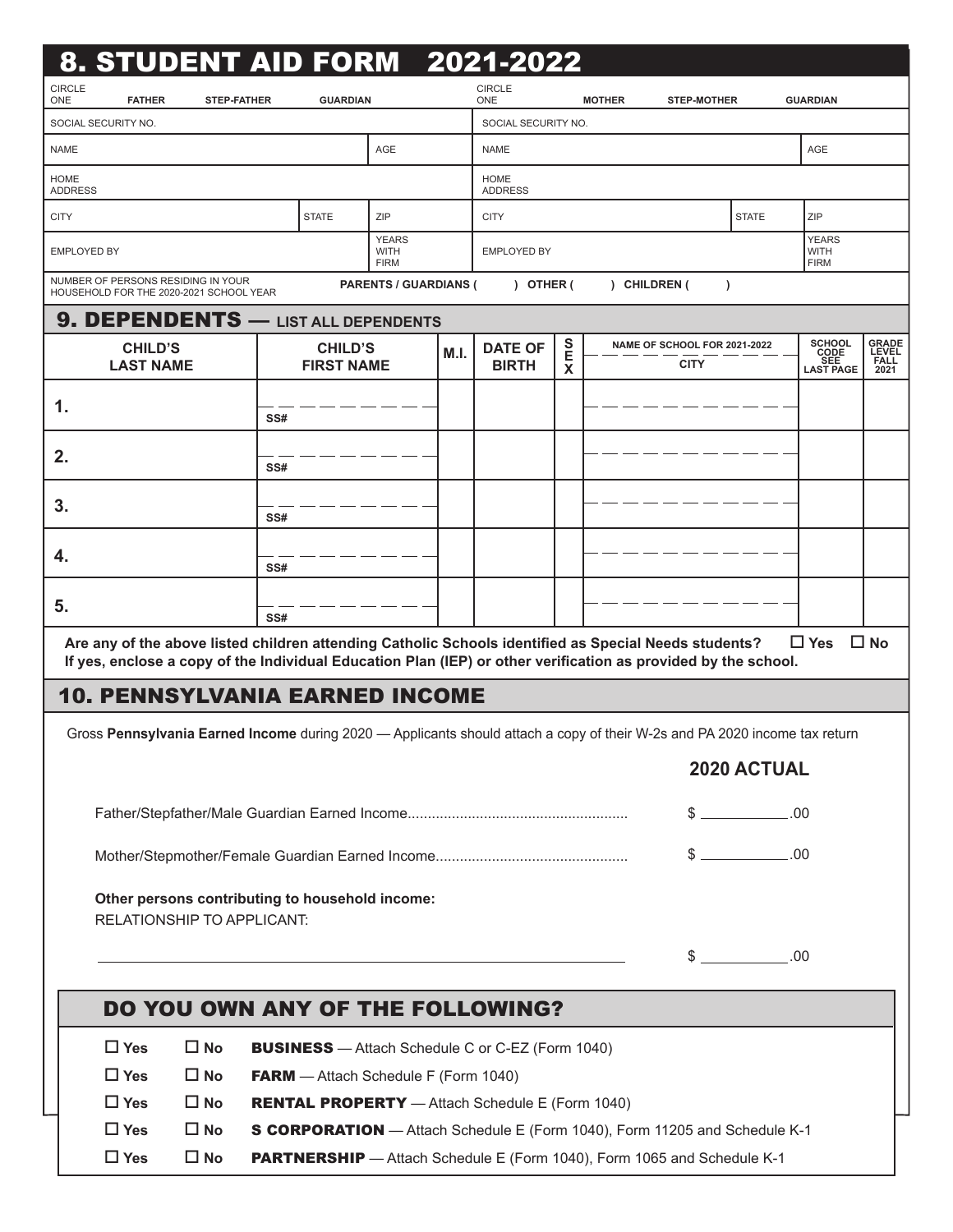| <b>OTHER INCOME</b>                                                                                                | 2020 ACTUAL |  |
|--------------------------------------------------------------------------------------------------------------------|-------------|--|
|                                                                                                                    |             |  |
|                                                                                                                    |             |  |
|                                                                                                                    |             |  |
| 13. TOTAL SOCIAL SECURITY, RETIREMENT, INSURANCE, DISABILITY,<br>VETERAN'S BENEFITS received by ALL family members |             |  |
|                                                                                                                    |             |  |
| 14. ALIMONY, PLUS CHILD SUPPORT YOU RECEIVED (ANNUAL AMOUNT) \$ _______.00                                         |             |  |
|                                                                                                                    |             |  |
|                                                                                                                    |             |  |
|                                                                                                                    |             |  |
|                                                                                                                    |             |  |
| 19. OTHER INCOME RECEIVED (ANNUAL AMOUNT)                                                                          |             |  |
|                                                                                                                    |             |  |

### OTHER EXPENSES

ı

| 21. MORTGAGE PAYMENT - Amount paid (ANNUAL AMOUNT)                                                                                             |  |
|------------------------------------------------------------------------------------------------------------------------------------------------|--|
| 22. INSURANCE AND TAX AMOUNT                                                                                                                   |  |
|                                                                                                                                                |  |
|                                                                                                                                                |  |
| 25. ANNUAL MEDICAL EXPENSES (doctor, dental and medicines only)<br>not reimbursed by insurance (If over \$3000, attach an itemized explanation |  |
| 26. MEDICAL INSURANCE PREMIUMS PAID BY                                                                                                         |  |
|                                                                                                                                                |  |
|                                                                                                                                                |  |
|                                                                                                                                                |  |

## ASSETS

| 30. CHECKING AND SAVINGS ACCOUNTS—List the current amount in accounts<br>held by custodial parents. (Exclude money in any IRA or retirement accounts) \$ _______.00 |  |
|---------------------------------------------------------------------------------------------------------------------------------------------------------------------|--|
| 31. OTHER FINANCIAL ASSETS (Stocks, bonds, mutual funds, CDs, etc.) -<br>held by custodial parents (Exclude money in any IRA or retirement accounts) \$ _______.00  |  |